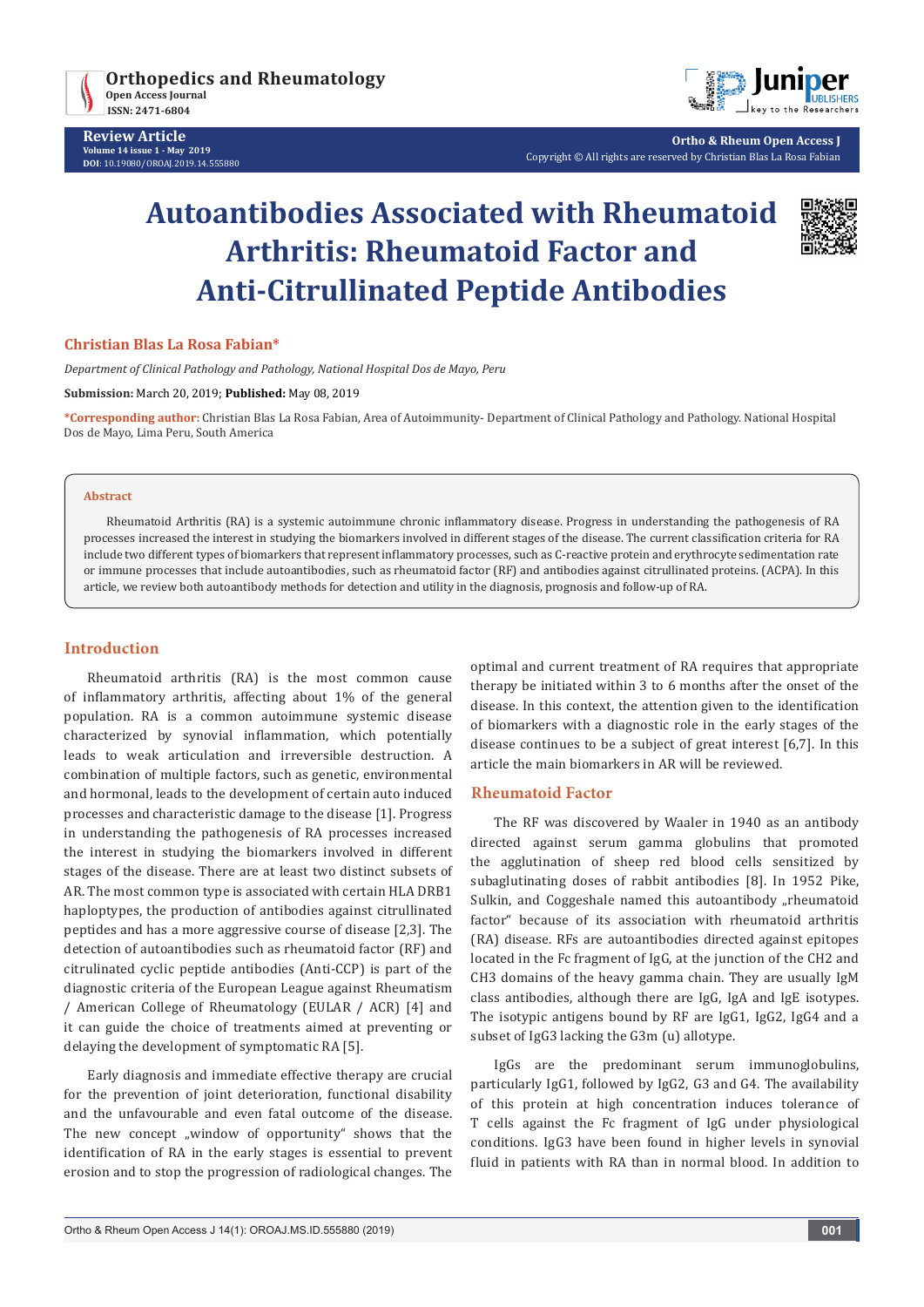the different subclasses, the modified IgG structure may also be involved in the triggering of RF production. It is known that chronic inflammation, which is a hallmark of RA, and subsequent oxidative stress, contribute to post-translational modifications.

# **Detection Methods**

## **Agglutination**

The RF can be measured by different methods, the classical agglutination techniques were initially used due to the ability of the IgM to induce agglutination. The first screening test was based on the fact that the RF agglutinates red blood cells sensitized with rabbit IgG, which is the classic Waaler-Rose test. In addition, since the substrate used is a rabbit IgG, as compared to human IgG, the sensitivity is lower and the specificity for RA is higher. The agglutination with latex that detects in the presence of gamma-immunoglobulin or fraction II of Cohn adsorbed on an inert support of latex-polystyrene, this antigen binds to the RF producing an agglutination of the polystyrene latex particles, visible macroscopically [9]. The amount of RF IgM is usually expressed as the highest dilution of the serum that produces detectable agglutination. The concentration of RF IgM can be expressed in IU / mL based on the reference standards of the World Health Organization (WHO).

#### **ELISA (Enzyme Linked Immunosorbent Assay)**

Quantitative techniques, such as enzyme-linked immunosorbent assay (ELISA), have replaced the tests mentioned above, offering more reproducible results compared to semiquantitative tests. The ELISA has the ability to detect RF IgM, IgG and IgA isotypes [10].

### **Nephelometry and Turbidimetry**

The latex particles coated with added human IgG serve as a capture agent in these methods [11]. The fixation of RF is determined by nephelometric or turbidimetric analysis based on precipitation. In recent years, these methods tend to replace latex tests [12]. Turbidimetry measures RF levels in human serum using heat inactivated human IgGs bound to latex particles. No difference between RF isotypes. Nephelometry is a latex particle agglutination test that uses polystyrene particles coated with IgG. The precipitation of aggregated IgG is measured by a nephelometer, usually a laser nephelometer based on the principle that a diluted suspension of small particles will scatter the light that passes through it [13].

## **Multiple Tests**

Multiplex Assay are relatively new high-throughput techniques such as microarrays and flow cytometry for the quantitative detection of multiple analytes from a single biological sample [14]. Although they have not yet been standardized and validated, multiple trials can reduce analytical time and improve accuracy.

#### **RFs in non-Rheumatic Diseases and Healthy People**

RF can be detected in many non-rheumatic conditions and healthy people (Table 1). Infections and chronic diseases may be characterized by the presence of RFs, but unlike those detected in RA patients, the RFs produced during infections are usually transient and not detrimental. For example, in hepatitis C (76%), Epstein-Barr infection (20%), cytomegalovirus infection (20%) and subacute bacterial endocarditis (40%) [15,16], as well as in many inflammatory conditions and malignant neoplasms [17] The frequency of RF in other conditions limits its specificity in AR.

**Table 1:** Rheumatoid factor frequency in different diseases and conditions.

| <b>Disease</b>                            | Frequency (%) |  |
|-------------------------------------------|---------------|--|
| Rheumatoid arthritis                      | 70-90         |  |
| Other autoimmune rheumatic conditions     |               |  |
| Primary Sjögren's syndrome                | 75-95         |  |
| Systemic lupus erythematosus              | 15-35         |  |
| Systemic sclerosis                        | $20 - 35$     |  |
| Systemic vasculitides                     | $5 - 20$      |  |
| Infectious                                |               |  |
| Bacterial                                 |               |  |
| Subacute bacterial endocarditis           | 40            |  |
| Syphilis                                  | $8 - 37$      |  |
| Tuberculosis                              | 15            |  |
| Viral                                     |               |  |
| EBV and CMV infections                    | 20            |  |
| Hepatitis B                               | 25            |  |
| Hepatitis C                               | 76            |  |
| Human immunodeficiency virus<br>infection | $10 - 20$     |  |
| Parasitic                                 |               |  |
| Chagas                                    | $15 - 25$     |  |
| Malaria                                   | 15-18         |  |
| Other diseases                            |               |  |
| Mixed cryoglobulinemia type II            | 100*          |  |
| Liver cirrhosis                           | 25            |  |
| Primary biliary cirrhosis                 | 45-75         |  |
| Healthy people 50 years old               | 5             |  |
| Healthy people 70 years old               | $10 - 25$     |  |

\*Monoclonal IgM rheumatoid factors; CMV: cytomegalovirus; EBV: Epstein-Barr virus. Adapted from [16].

RF positivity has also been reported in the healthy population [18,19], and up to 4% of young Caucasians may be RF positive, with a similar distribution between the two genders. RFs found in healthy subjects are different from those present in RA patients as their titres are low/moderate and they are likely to be produced by CD5-expressing B cells as low- affinity, poly-reactive IgMs without any signs of maturation affinity [20].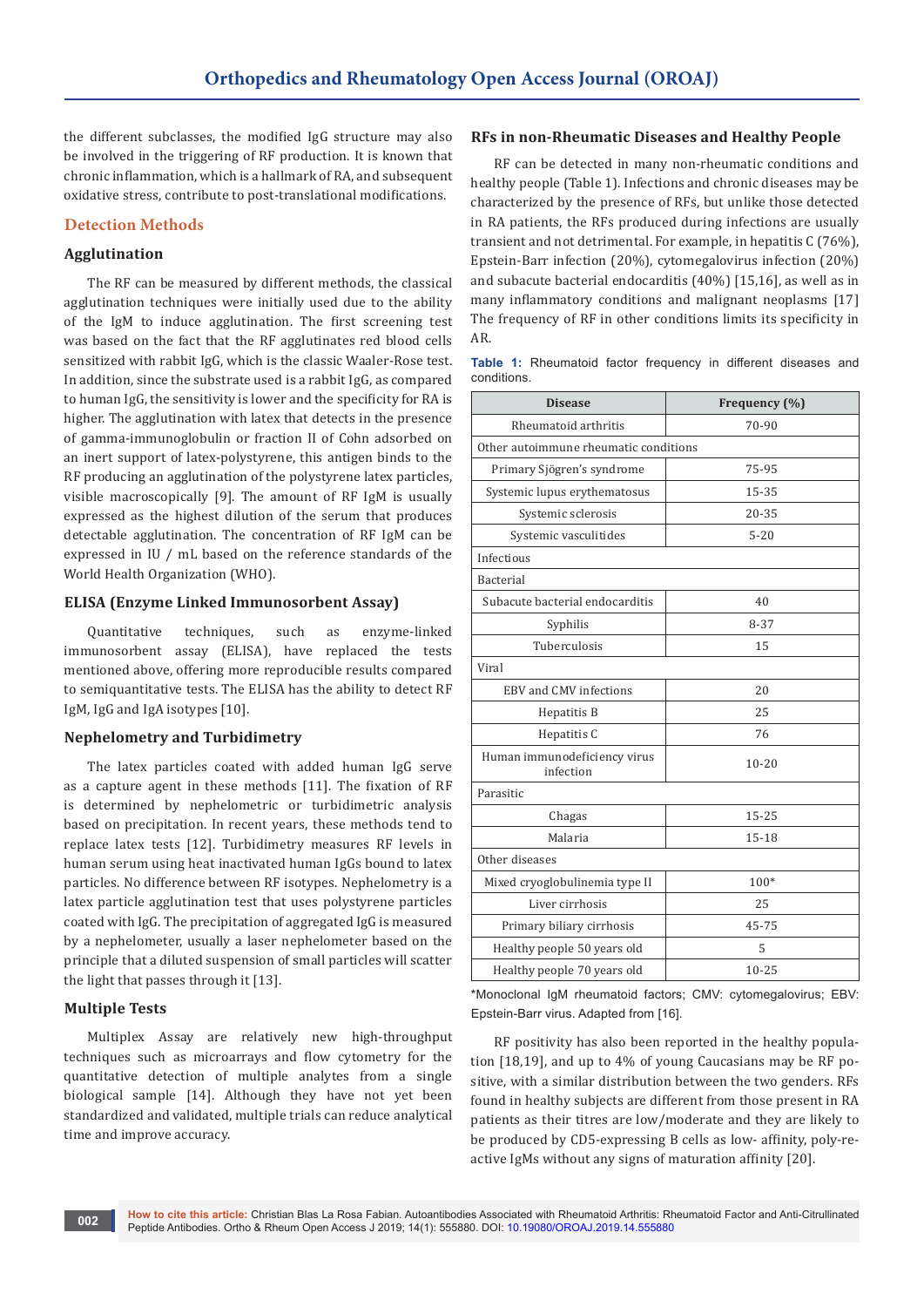#### **RF in Autoimmune Diseases**

Frequently RFs are detected in patients with systemic autoimmune diseases, such as systemic lupus erythematosus, mixed connective tissue disease, polymyositis, and dermatomyositis. High titers of RF are associated more frequently with RA, Sjögren's syndrome (SS) and mixed cryoglobulinemia of type II and III (CM), generally related to HCV.

#### **RF in Rheumatoid Arthritis**

Studies conducted during the last decade have indicated that it can have a diagnostic, prognostic and therapeutic value. The RF is part of the diagnostic criteria of the European League against Rheumatism / American College of Rheumatology (EULAR / ACR) [4]. The positivity of RF supports the diagnosis of RA (seropositive patients), while a negative RF test does not exclude the diagnosis (seronegative patients). The IgM RF are the isotype detected most frequently, but IgG, IgA, IgE and IgD RF can also be observed [21]. A combined increase in the titers of both IgM and IgA RF is almost exclusively present in patients with RA [22,23]. It has been shown that three RF isotypes IgM, IgA, and IgG are detected in up to 52% of RA patients, but in fewer than 5% of patients with other connective tissue diseases. Moreover, the presence of IgA and IgG RF isotypes in the absence of IgM-RF is more prevalent in patients with connective tissue diseases than in RA patients. The specificity of IgM-RF increases considerably in high titers [24]. RF is found in the serum of 70- 80% of RA patients. On the other hand, up to 30% of RA patients are seronegative for RF, and this proportion can exceed 50% in the early phase of the disease [25]. However, there is some evidence that individuals without arthritis may also present with RF seropositivity [26].

The specificity of RF varies from 70% to 90%. The specificity of IgM-RF increases considerably in high titers. The RF show a low positive predictive value (20-30%), but a high negative predictive value (NPV) (93-95%). The sensitivity RF is much lower in juvenile idiopathic arthritis (JIA) than in RA; no more than 5% of patients are positive, which makes their detection not very useful as a diagnostic tool in JIA [22]. In addition to its role in the diagnosis of RA, it also seems to have a prognostic role. The highest levels of RF are associated with the presence of aggressive disease, rheumatoid nodules and extra-articular manifestations [27]. It has been reported that persistently high IgM-RF titers or the presence of the IgA-RF isotype are strongly associated with a more rapid progression of the disease, with extra-articular manifestations such as rheumatoid nodules and vasculitis, and a worse outcome. Several studies have shown that the treatment of RA patients can reduce RF levels. The detection of IgM RFs is also helpfulas a prognostic index, and some studies have shown that immunosuppressive therapy with infliximab, etanercep, adalimumab, rituximab, and abatacept and tocilizumab can decrease serum RF levels. However, the clinical usefulness of RFs in monitoring disease activity [28] and treatment response is limited [29].

#### **Autoantibodies against Citrullinated Proteins (ACPA)**

Before the importance of citrullinated protein epitopes in RA was discovered, three autoantibodies were known already, which later were found to be members of the ACPA family. These were the anti-perinuclear factor (APF), anti-keratin antibodies (AKA) and anti-Sa. APF, described first in 1964, targets keratohyalin granules around the nuclei of buccal mucosal epithelial cells [30]. AKA, described in 1979, reacts with stratum corneum epithelial cells of the rat esophagus [31]. The specificities of both markers are similar (90% or higher), and the sensitivities are also in the same range (35-70%). Both autoantibodies may serve as early diagnostic markers, since they are detectable before classic clinical symptoms appear [32]. In 1995, it was shown that AKA and APF largely recognize the same autoantigens, filaggrin (filament aggregating protein) or pro-filaggrin [33], and three years later, it was revealed that the target epitopes were all citrullinated [34] Anti-Sa is an RA-specific autoantibody discovered in 1994, which recognized a 50 kDa protein in immunoblots of spleen and placental extracts. The diagnostic sensitivity was only 43%, but the specificity was 99%. A decade after its discovery, anti-Sa was shown to target [35].

### **Citrullination of proteins in RA**

Post-translational modifications are chemical changes that proteins undergo after being synthesized. One of these modifications is citrullination, which is the conversion of the arginine residue to citrulline. The modification of proteins can generate new epitopes, different from those to which the immune system is tolerant, thus leading to a possible immune reaction against the citrullinated antigens. Citrulinacion is catalysed by Ca2 + dependent enzymes denoted as peptidylarginine deiminases (PAD), from which 5 isoforms of PAD have been identified with differential expression in tissues and organs. PAD1 is predominantly expressed in the epidermis and uterus; PAD2 is the most ubiquitous member of the family and is expressed in skeletal muscle, spleen, brain, salivary glands, uterus, etc; PAD3 is expressed in follicles; PAD4 is expressed in neutrophils and eosinophils, whereas PAD6 has been detected in ovaries, testes and peripheral blood leukocytes.

Citrullination participates in various processes, both physiological and pathological. Within the physiological processes, it includes the terminal differentiation of epithelial cells, the regulation of gene expression and apoptosis. In inflammatory processes, when there is cell death, there is a flow of calcium from the interior to the outside of the cell, activating the PAD. PAD4 contributes to genetic regulation through the citrullination of histones and, what is more important, this isoform is responsible for the generation of new autoantigens in RA. When the system of depuration of apoptotic cells by macrophages or active cells is inadequate, the citrullinated proteins can be exposed to the immune system. During synovial inflammation, when many cells die by apoptosis, it is possible to detect these proteins. Their presence does not necessarily lead to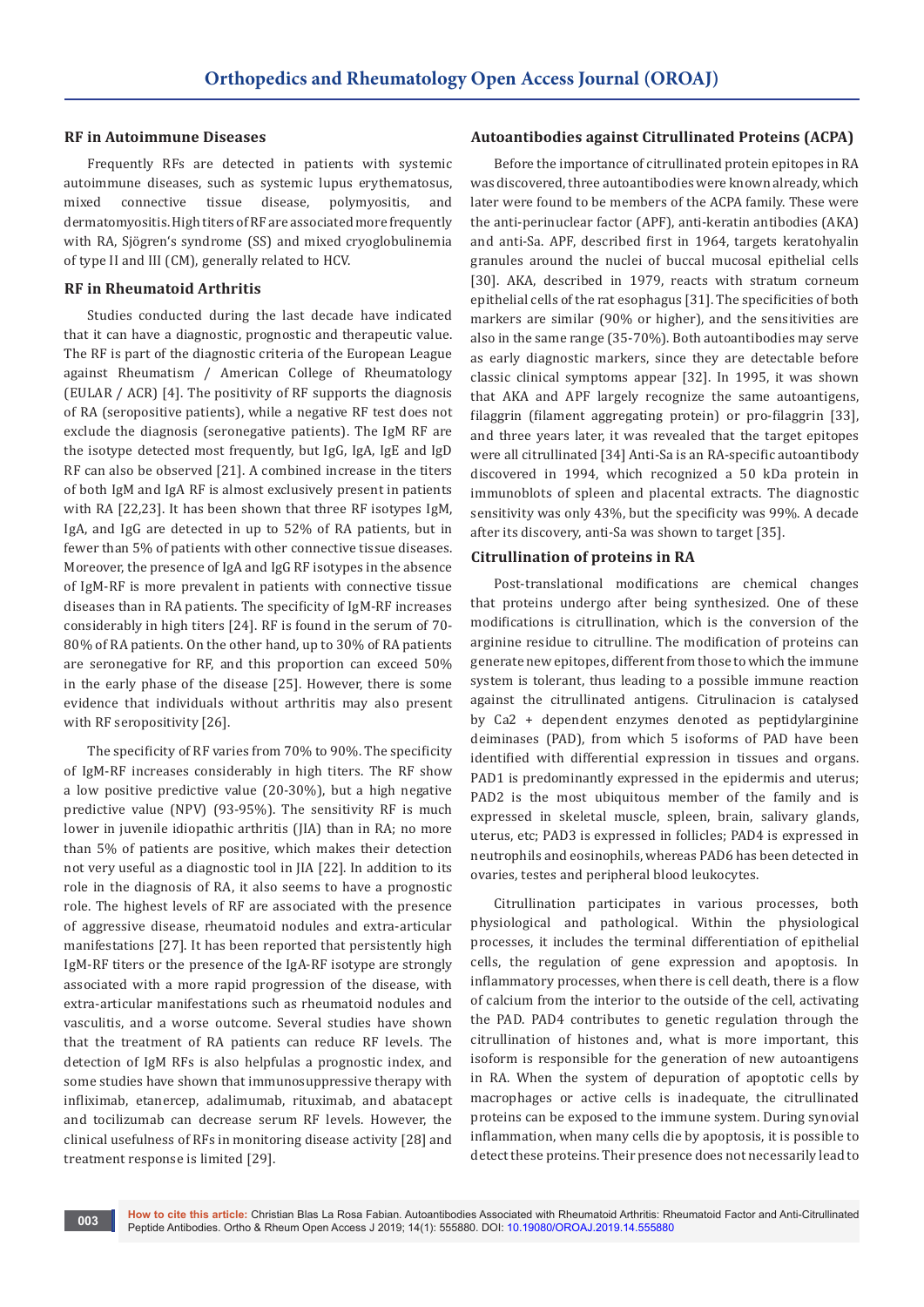the generation of ACPA but depends on the genetic susceptibility of each individual. ACPA are locally produced in RA joints, where proteins are citrullinated during the inflammatory process [36]. The major citrullinated protein in the joint was found to be fibrin [37]. Additionally, various other synovial and non-synovial proteins (type II collagen, vimentin, nuclear proteins and stress proteins) have been shown to be targets of citrullination in vivo [38]. Immune complex formation between ACPAs and citrullinated proteins and subsequent complement fixation were recently demonstrated to occur in RA synovium and are thought to perpetuate RA synovial inflammation, causing a vicious cycle [39].

## **Methods of Detection**

The difficulties of working with proteins as a substrate for high performance assays, including the cost and the presence of antibodies in the non-citrullated regions, have led many researchers to work with ELISA based on immunodominant peptides of these citrullinated autoantigens. Several commercial tests using citrullinated specific antigens are available to determine ACPA positivity. First generation citrullinated cyclic proteins (CCP-1) detect antibodies against peptides derived from the prophylagrin/filaggrin protein. The second-generation citrulline cyclic proteins (CCP2) are the most widely used substrates in these tests. They were selected from a selection of **Table 2**: Comparison RF and ACPA.

citrullinated peptides for their strong reactivity with sera from patients with RA. In addition to anti-CCP2, a third generation anti-CCP test (anti-CCP3) designed from peptides with multiple antigenic epitopes with determined conformational structure has been developed. Thus, a better exposure and antigenicity of citrulline was obtained, which managed to increase the sensitivity a little more. The latter still maintain high specificity (95-98%), higher than that of RF, and a sensitivity comparable to that of the latter (67-81%). Additionally, a commercial house adds CCP3.1; the antigen used is the same as that of CCP3 but contains a conjugate that allows the detection of anti-CCP3 IgA class antibodies in addition to the usual anti-CCP3 IgG antibodies.

## **Clinical Utility**

ACPA most specific serological markers of RA, with a specificity of 98-99% in some studies (Table 2). It should be noted, however, that these high specificities are obtained when the population with RA is compared with a healthy population; that is, only 1-2% of healthy individuals have ACPA. However, the specificity, although very high, is somewhat lower when compared with patients with other rheumatic diseases that can be considered in the differential diagnosis of RA, as is the case of psoriatic arthritis, systemic lupus erythematosus (SLE). Sjogren's syndrome and other systemic diseases.

|                       | <b>Rheumatoid Factor (RF)</b>                                                                  | <b>Antibodies against Citrullinated Proteins</b><br>(ACPA)                          |
|-----------------------|------------------------------------------------------------------------------------------------|-------------------------------------------------------------------------------------|
| Sensitivity           | 70-80%                                                                                         | 67-81%                                                                              |
| Specificity           | 70-90%                                                                                         | 98-99%                                                                              |
| Antigen               | Fragment Fc of IgG                                                                             | Antigen product of enzymatic modification                                           |
| Detection methods     | Agglutination, nephelometry, turbidimetry, ELISA and multiple tests.                           | ELISA, chemiluminescence                                                            |
| Clinical Association  | More aggressive forms of the disease, rheumatoid nodules and<br>extra-articular manifestations | Associated with poor radiographic<br>progression, erosive disease, worse prognosis. |
| Response to Treatment | Decreased title has been associated with good response to treatment                            | No                                                                                  |

ELISA: Enzyme-Linked Immunosorbent Assay; Ig: Immunoglobulin

ACPA levels can also be important. This is clearly reflected in the new criteria of the RA (ACR / EULAR 2010), where it is considered that the high levels of RF and ACPA weigh more (3 points) than the low levels (2 points) [4]. ACPAs have an important prognostic importance, their production may precede the onset of the symptoms of RA for several years [40]. People with ACPA positive with initial and undifferentiated arthritis have a higher risk of subsequently developing RA.

In patients with RA, the presence of positive ACPA develop more bone erosions and experience a more severe progression of the disease, so ACPA has an important prognostic role during the progression of RA and is associated with pronounced radiographic progression [41]. ACPA production has been associated with several genetic predisposing factors, including the HLA-DRB1 and PTPN22 1858T alleles, as well as with environmental and lifestyle-related factors, primarily smoking,

periodontitis and possibly the use of oral contraceptives and caffeine intake [42]. Thus, the assessment of ACPA, in addition to the clinical, radiographic and genetic outcome measures, can be important to assess disease prognosis and aids to design effective, early therapeutic strategies. Based on the clinical and laboratory findings, ACPA isotype distribution does not expand during disease progression from the undifferentiated arthritis stage to RA, and is relatively stable over time; moreover the baseline ACPA isotype profile is a significant predictor of disease severity, with more isotypes indicating a higher risk of radiographic damage [43]. Observations reporting association between the presence of ACPA and joint damage, as well as extra-articular manifestations suggest that ACPA are most likely pathogenic autoantibodies in RA. Interestingly, high ACPA (anti-CCP) level predicts the good clinical response to certain biologics (rituximab, abatacept), thus assessing this factor in clinical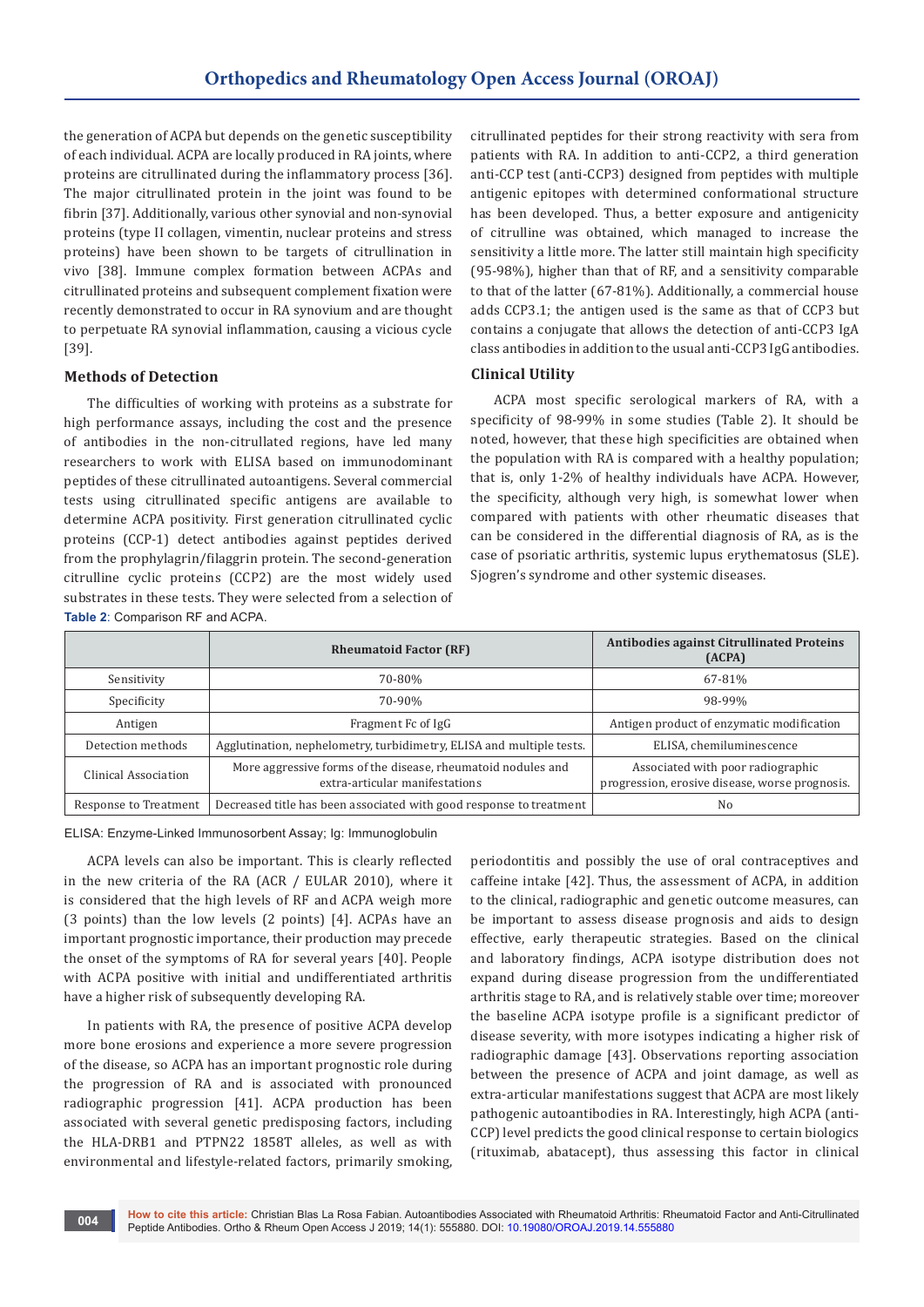practice can help with personalized medicine and selecting the best candidates for biologic drug treatment [44].

Although, the exact roles of ACPAs in the pathogenesis of RA is not fully understood, in vitro studies demonstrated that ACPAs induce macrophage TNF-α production, osteoclastogenesis and complement activation [45]. The anti-mutated citrullinated vimentin (anti-MCV) is a key autoantibody of the ACPA family, where vimentin is secreted and citrullinated by macrophages in response to apoptosis, or by proinflammatory cytokines, such as tumor necrosis factor -α [46]. The occurrence of anti-MCV is between 21-43% in RA, while in other systemic autoimmune diseases only 1%, which makes the autoantibody having low sensitivity, but a very high specificity. Thus, determination of anti-MCV seems to be useful as a test of line 2 in patients suspected RA but negative for both RF and anti-CCP.

#### **Conclusion**

RF and ACPA are the two most remarkable autoantibodies in RA and provide different clinical and pathophysiological information. In general, ACPAs are a better diagnostic guide than RF due to their greater sensitivity and specificity for RA. Both RF and ACPA are factors of poor prognosis of joint destruction, while RF is also associated with extra-articular manifestations. RF in RA patients are of high affinity and high titer, which indicates that RF may contribute to disease perpetuation by potentiating immune complex formation and complement fixation. The responses of these two antibodies to treatment vary, reflecting their different mechanisms of participation in the pathogenesis of RA.

#### **References**

- 1. [IB McInnes, G Schett \(2011\) The pathogenesis of rheumatoid arthritis.](https://www.ncbi.nlm.nih.gov/pubmed/22150039)  [N Engl J Med 365\(23\): 2205-2219.](https://www.ncbi.nlm.nih.gov/pubmed/22150039)
- 2. [NA Daha, REM Toes \(2011\) Rheumatoid arthritis: Are ACPA-positive](https://www.ncbi.nlm.nih.gov/pubmed/21455249)  [and ACPA-negative RA the same disease? Nat Rev Rheumatol 7\(2011\):](https://www.ncbi.nlm.nih.gov/pubmed/21455249)  [202-203.](https://www.ncbi.nlm.nih.gov/pubmed/21455249)
- 3. [DPC De Rooy, A Willemhe, B Mertens, TW Huizinga, AH Van der Helm](https://arthritis-research.biomedcentral.com/articles/10.1186/ar3505)[van Mil, et al. \(2011\) Can anti-cyclic citrullinated peptide antibody](https://arthritis-research.biomedcentral.com/articles/10.1186/ar3505)[negative RA be subdivided into clinical subphenotypes? Arthritis Res.](https://arthritis-research.biomedcentral.com/articles/10.1186/ar3505)  [Ther 13: R180.](https://arthritis-research.biomedcentral.com/articles/10.1186/ar3505)
- 4. [Aletaha D, Neogi T, Silman, Funovits J, Felson DT, et al. \(2010\)](https://www.ncbi.nlm.nih.gov/pubmed/20699241)  [Rheumatoid arthritis classification criteria: an American College of](https://www.ncbi.nlm.nih.gov/pubmed/20699241)  [Rheumatology/European League Against Rheumatism collaborative](https://www.ncbi.nlm.nih.gov/pubmed/20699241)  [initiative. Ann Rheum Dis 62\(9\): 1580-1588.](https://www.ncbi.nlm.nih.gov/pubmed/20699241)
- 5. [Robinson WH, Lindstrom TM, Cheung RK, Sokolove J \(2013\)](https://www.ncbi.nlm.nih.gov/pubmed/23419428)  [Mechanistic biomarkers for clinical decision making in rheumatic](https://www.ncbi.nlm.nih.gov/pubmed/23419428)  [diseases. Nat Rev Rheumatol 9: 267-276.](https://www.ncbi.nlm.nih.gov/pubmed/23419428)
- 6. [Schneider M, Kruger K \(2013\) Rheumatoid Arthritis-Early Diagnosis](https://www.ncbi.nlm.nih.gov/pubmed/23964304)  [and Disease Management. Dtsch Arztebl Int 110\(27\): 477–484.](https://www.ncbi.nlm.nih.gov/pubmed/23964304)
- 7. [Heidari B \(2011\) Rheumatoid Arthritis: Early diagnosis and treatment](https://www.ncbi.nlm.nih.gov/pubmed/24024009)  [outcomes. Caspian J Intern Med 21\(1\): 161-170.](https://www.ncbi.nlm.nih.gov/pubmed/24024009)
- 8. [Waaler E \(1939\) On the occurrence of a factor in human serum](https://www.ncbi.nlm.nih.gov/pubmed/17504400)  [activating the speci c agglutination of sheep blood corpuscles. Acta](https://www.ncbi.nlm.nih.gov/pubmed/17504400)  [Pathol Microbiol Scand 1: 172–188.](https://www.ncbi.nlm.nih.gov/pubmed/17504400)
- 9. Mafuku Y, Yoshida H (2001) Rheumatoid factor. Rinsho Buori 49(6): 580-584.
- 10. [Ulvestad E, Wilfred LL, Kristoffersen EK \(2001\) Measurement of IgM](https://www.ncbi.nlm.nih.gov/pubmed/11846058)  [rheumatoid factor by ELISA. Scand J Rheumatol 30\(6\): 366-366.](https://www.ncbi.nlm.nih.gov/pubmed/11846058)
- 11. [Hicks MJ, Heick M, Finley P, Gall EP, Minnich L, et al. \(1982\) Rheumatoid](https://www.ncbi.nlm.nih.gov/pubmed/7113971)  [factor activity by rate nephelometry correlated with clinical activity in](https://www.ncbi.nlm.nih.gov/pubmed/7113971)  [rheumatoid arthritis. Am J Clin Pathol 78\(3\): 342–345.](https://www.ncbi.nlm.nih.gov/pubmed/7113971)
- 12. [Wolfe F, Cathy MA, Roberts FK \(1991\) The latex test revisited:](https://www.ncbi.nlm.nih.gov/pubmed/1859489)  [Rheumatoid factor testing in 8,287 rheumatic disease patients.](https://www.ncbi.nlm.nih.gov/pubmed/1859489)  [Arthritis Rheum 34\(8\): 951-960.](https://www.ncbi.nlm.nih.gov/pubmed/1859489)
- 13. [Anuradba V, Chopra A \(2005\) In the era of nephelometry, latex](https://www.ncbi.nlm.nih.gov/pubmed/16331760)  [aglutination is still good enough to detect rheumatoid factor. J](https://www.ncbi.nlm.nih.gov/pubmed/16331760)  [Rheumatol 32\(12\): 2343-2344.](https://www.ncbi.nlm.nih.gov/pubmed/16331760)
- 14. [Abreu I, Laroche P, Bastos A, Issert V, Cruz M, et al. \(2005\) Multiplexed](https://www.ncbi.nlm.nih.gov/pubmed/16014552)  [immunoassay for detection of rheumatoid factors by FIDISTM](https://www.ncbi.nlm.nih.gov/pubmed/16014552)  [technology. Annals of the New York Academy of Sciences 1050: 357–](https://www.ncbi.nlm.nih.gov/pubmed/16014552) [363.](https://www.ncbi.nlm.nih.gov/pubmed/16014552)
- 15. [Y Renaudineau, C Jamin, A Saraux, P Youinou \(2005\) Rheumatoid](https://www.ncbi.nlm.nih.gov/pubmed/15804700)  [factor on a daily basis, Autoimmunity 38\(1\): 11-16.](https://www.ncbi.nlm.nih.gov/pubmed/15804700)
- 16. [F Ingegnoli, R Castelli, R Gualtierotti \(2013\) Rheumatoid Factors:](https://www.hindawi.com/journals/dm/2013/726598/)  [Clinical Applications, Dis. Markers 35\(6\): 727-734.](https://www.hindawi.com/journals/dm/2013/726598/)
- 17. [H Bartfeld \(1969\) Distribution of rheumatoid factor activity in non](https://www.ncbi.nlm.nih.gov/pubmed/4987688)[rheumatoid states, Ann NY Acad Sci 168\(1\): 30-40.](https://www.ncbi.nlm.nih.gov/pubmed/4987688)
- 18. [JF Simard, M Holmqvist \(2012\) Rheumatoid factor positivity in the](https://www.ncbi.nlm.nih.gov/pubmed/22956591)  [general population," British Medical Journal 345: e5841.](https://www.ncbi.nlm.nih.gov/pubmed/22956591)
- 19. [Tasliyurt T, Kisacik B, Kaya SU, Yildirim B, Pehlivan Y, et al. \(2013\)](https://www.ncbi.nlm.nih.gov/pubmed/22829412)  [The frequency of antibodies against cyclic citrullinated peptides and](https://www.ncbi.nlm.nih.gov/pubmed/22829412)  [rheumatoid factor in healthy population: a field study of rheumatoid](https://www.ncbi.nlm.nih.gov/pubmed/22829412)  [arthritis from northern turkey. Rheumatology International 33\(4\):](https://www.ncbi.nlm.nih.gov/pubmed/22829412)  [939-942.](https://www.ncbi.nlm.nih.gov/pubmed/22829412)
- 20. [M Børretzen, C Chapman, JB Natvig, KM Thompson \(1997\) Differences](https://www.ncbi.nlm.nih.gov/pubmed/9079816)  [in mutational patterns between rheumatoid factors in health and](https://www.ncbi.nlm.nih.gov/pubmed/9079816)  [disease are related to variable heavy chain family and germ-line gene](https://www.ncbi.nlm.nih.gov/pubmed/9079816)  [usage. European Journal of Immunology 27\(3\): 735-741.](https://www.ncbi.nlm.nih.gov/pubmed/9079816)
- 21. [HW Schroeder Jr, L Cavacini \(2010\) Structure and function of](https://www.ncbi.nlm.nih.gov/pubmed/20176268)  [immunoglobulins. Journal of Allergy and Clinical Immunology 125\(2](https://www.ncbi.nlm.nih.gov/pubmed/20176268)  [Suppl 2\): S41-S52.](https://www.ncbi.nlm.nih.gov/pubmed/20176268)
- 22. De Angelis V, Meroni PL (2007) Rheumatoid factors. In: Peters JB, Schoenfeld Y, editors. Autoantibodies. Amster- dam: Elsevier Science BV pp. 755–762.
- 23. [T Jonsson, K Steinsson, H Jonsson, AJ Geirsson, J Thorsteinsson, et](https://www.ncbi.nlm.nih.gov/pubmed/9833253)  [al. \(1998\) Combined elevation of IgM and IgA rheumatoid factor has](https://www.ncbi.nlm.nih.gov/pubmed/9833253)  [high diagnostic specicity for rheumatoid arthritis. Rheumatology](https://www.ncbi.nlm.nih.gov/pubmed/9833253)  [International 18\(3\): 119–122.](https://www.ncbi.nlm.nih.gov/pubmed/9833253)
- 24. [Deane KD, O'Donnell CI, Hueber W, Majka DS, Lazar AA, et al. \(2010\)](https://www.ncbi.nlm.nih.gov/pubmed/20597112)  [The number of elevated cytokines and chemokines in preclinical](https://www.ncbi.nlm.nih.gov/pubmed/20597112)  [seropositive rheumatoid arthritis predicts time to diagnosis in an age](https://www.ncbi.nlm.nih.gov/pubmed/20597112)[dependent manner. Arthritis and Rheumatism 62\(11\): 3161–3172.](https://www.ncbi.nlm.nih.gov/pubmed/20597112)
- 25. [Visser H \(2005\) Early diagnosis of rheumatoid arthritis. Best Pract Res](https://www.ncbi.nlm.nih.gov/pubmed/15588971)  [Clin Rheumatol 19\(1\): 55-72.](https://www.ncbi.nlm.nih.gov/pubmed/15588971)
- 26. [Visser H, Gelinck LB, Kampfraath AH, Breedveld FC, Hazes JM \(1996\)](https://www.ncbi.nlm.nih.gov/pubmed/8712877)  [Diagnostic and prognostic characteristics of the enzyme linked](https://www.ncbi.nlm.nih.gov/pubmed/8712877)  [immunosorbent rheumatoid factor assays in rheumatoid arthritis. Ann](https://www.ncbi.nlm.nih.gov/pubmed/8712877)  [Rheum Dis 55\(3\): 157-161](https://www.ncbi.nlm.nih.gov/pubmed/8712877)
- 27. [Vittecoq O, Pouplin S, Krzanowska K, Jouen-Beades F, Menard JF, et al.](https://www.ncbi.nlm.nih.gov/pubmed/12730503)  [\(2003\) Rheumatoid factor is the strongest predictor of radiological](https://www.ncbi.nlm.nih.gov/pubmed/12730503)  [progression of rheumatoid arthritis in a three-year prospective study](https://www.ncbi.nlm.nih.gov/pubmed/12730503)

**How to cite this article:** Christian Blas La Rosa Fabian. Autoantibodies Associated with Rheumatoid Arthritis: Rheumatoid Factor and Anti-Citrullinated Peptide Antibodies. Ortho & Rheum Open Access J 2019; 14(1): 555880. DOI: [10.19080/OROAJ.2019.14.555880](http://dx.doi.org/10.19080/OROAJ.2019.14.555880)